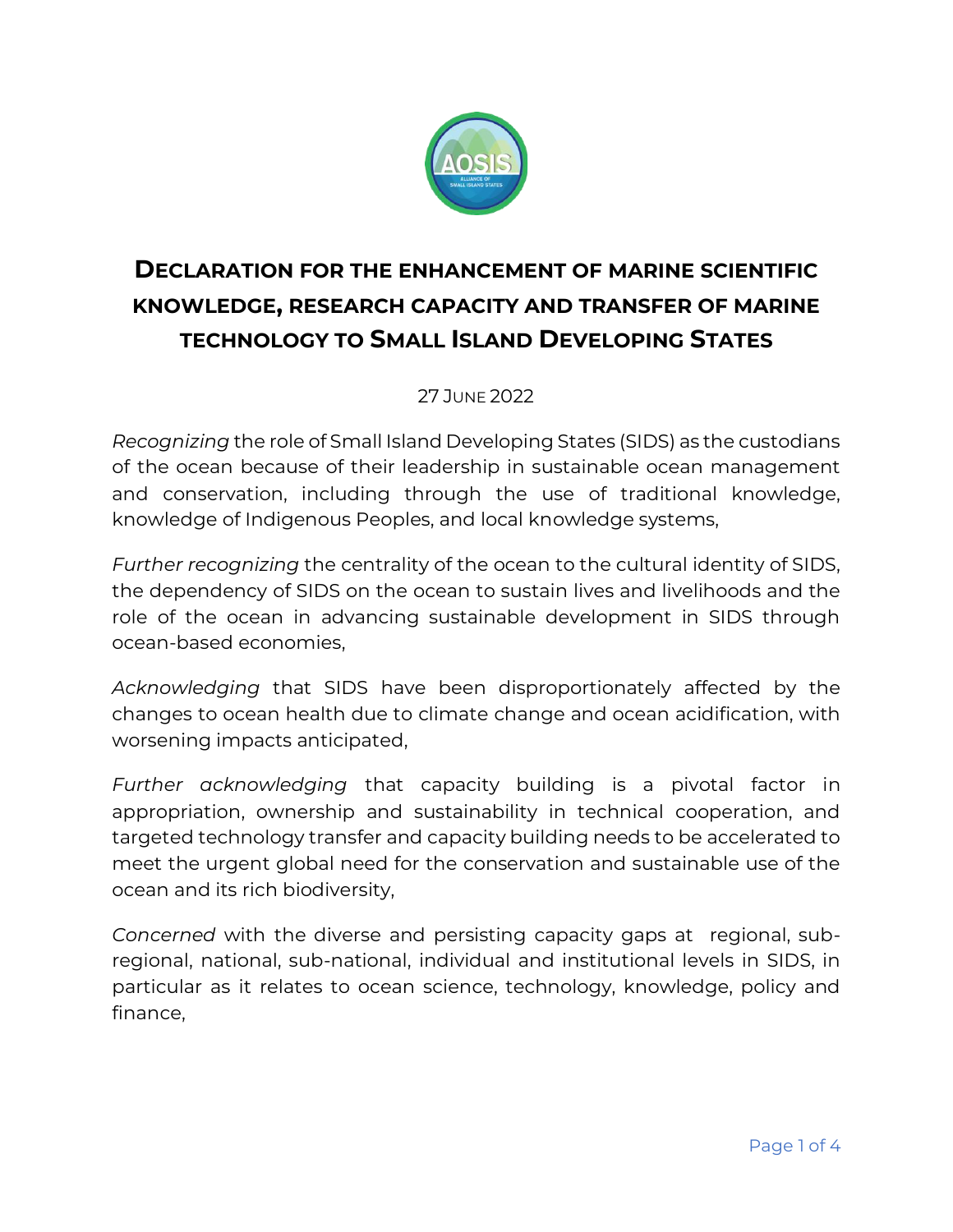*Further concerned* with the inadequacy of existing approaches to capacity building that pose more of a burden than a benefit in developing, sustaining and locally retaining capacity,

*Emphasizing* the need to seize and optimize innovation capacities by maximizing benefits to all parties involved in capacity building, through focusing on future-proofed long-term outcomes, with modernized approaches that eliminate outdated and ineffective technologies,

*Guided by* the principle of special circumstances of SIDS and their unique vulnerabilities as established in the Barbados Programme of Action (BPoA), the Mauritius Strategy for Implementation (MSI) and the S.A.M.O.A Pathway, and further affirmed in the 2030 Agenda, the Sendai Framework for Disaster Risk Reduction, the Addis Ababa Action Agenda, and the Paris Agreement and the New Urban Agenda,

*Further guided by* the declaration entitled "Our ocean, our future: call for action" adopted by the first UN Ocean Conference, the United Nations Convention of the Law of the Sea (UNCLOS), as well as the United Nations Decade of Ocean Science for Sustainable Development and its vision of the science we need for the ocean we want,

*Recognizing* the important role of international partnerships, and the wide range of co-benefits that effective capacity building partnerships will deliver to all stakeholders involved, further facilitating the achievement of the Decade's objectives,

*Further recognizing* the challenges faced by SIDS in accessing development finance, which severely limits national efforts for developing, enhancing and retaining local capacity,

Meeting at the Second United Nations Conference to Support the Implementation of Sustainable Development Goal 14 of the 2030 Agenda:

*We encourage* all stakeholders engaging in capacity building partnerships that address the full range of capacity needs identified by SIDS, including science, technology, policy, institutional, and adequate finance that are all critical to ensure future proofing and sustaining local capacity to meet local needs now and in the future.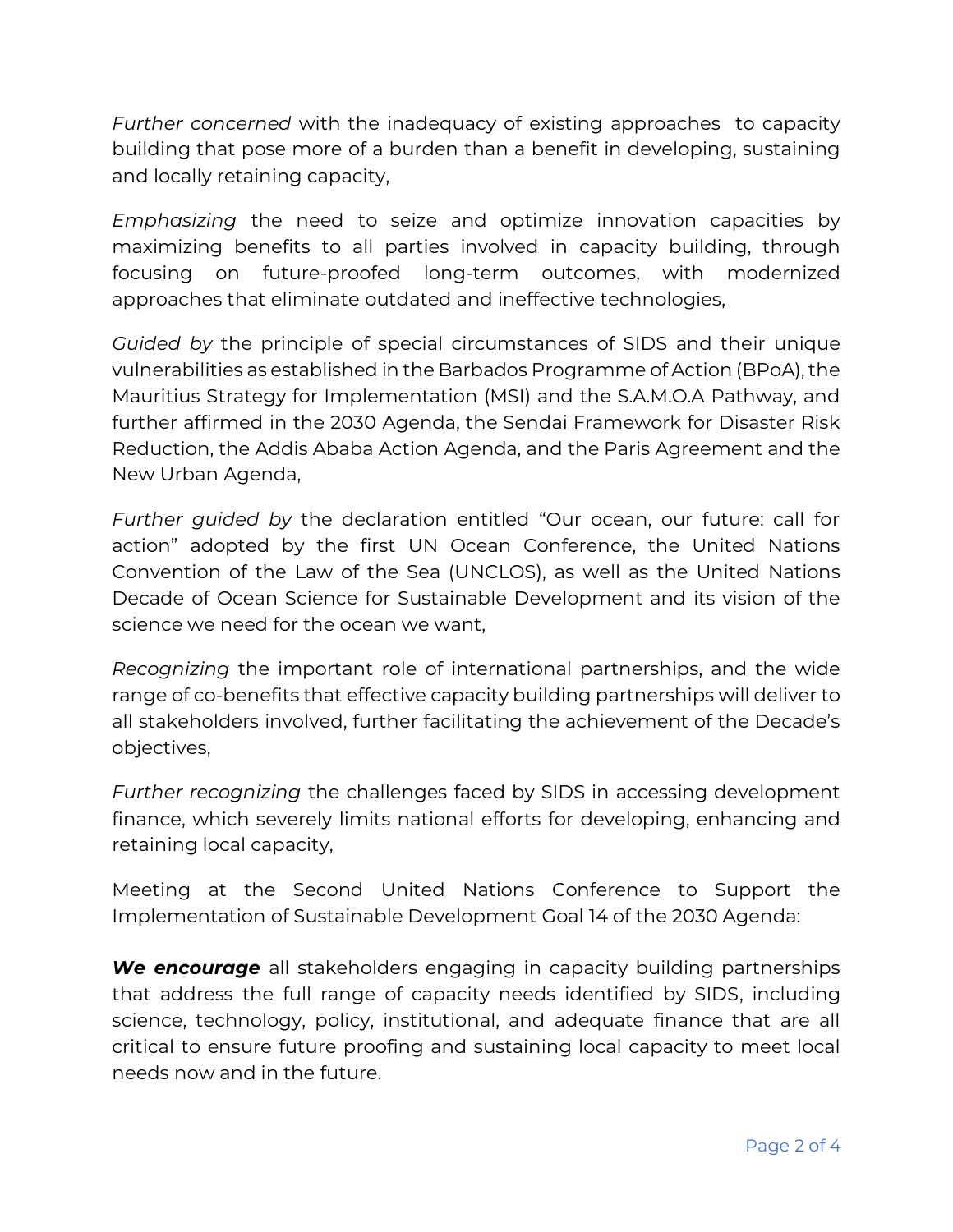**We call for** the establishment of partnerships to increase marine scientific knowledge, develop marine research capacity and transfer marine technology in SIDS, that are:

- *1.* **Genuine, durable, equitable, sustainable and responsive to needs that are self-identified**, inter alia through national, regional and global policies and strategies as well as needs assessments.
- *2.* **Co-designed, co-developed and co-implemented by all partners** through meaningful engagement and information-sharing to build a shared understanding of the objectives, aims and desired outcomes, and ensure the terms are suitably defined, while allocating sufficient time and resources to establish effective and long-term relationships based on mutual trust and respect, **recognizing that SIDS are key partners rather than passive beneficiaries**.
- *3.* **Built on mutual learning and innovation between all partners**, while respecting that all partners hold diverse forms of knowledge and experience, including traditional knowledge, knowledge of indigenous peoples, and local knowledge systems that should be accessed and used **following the principle of free, prior and informed consent in accordance with the UN Declaration on the Rights of Indigenous Peoples.**
- *4.* **Achievable by being realistically designed** in a country-relevant and context specific manner, **with the flexibility to adjust with changing needs or respond to new opportunities,** while recognizing that needs assessments are integral to the development of such strategies.
- *5.* **Fully supported for the duration of the partnership, and provides for long-term sustainability strategy and capacity retention** through allocating adequate long term, predictable and sustainable resources for long-term implementation, especially for early-stage development, while accommodating for the mobilization of new resources as required, and ensuring that transfer of technology and capacity-building are mutually supported by appropriate and effective human resources capacity,
- *6.* **Accountable, inclusive and transparent with open communication** amongst all partners, to reflect on the motivation, benefits, and other factors influencing equitable capacity development outcomes, by providing spaces for engagement with all relevant stakeholders and